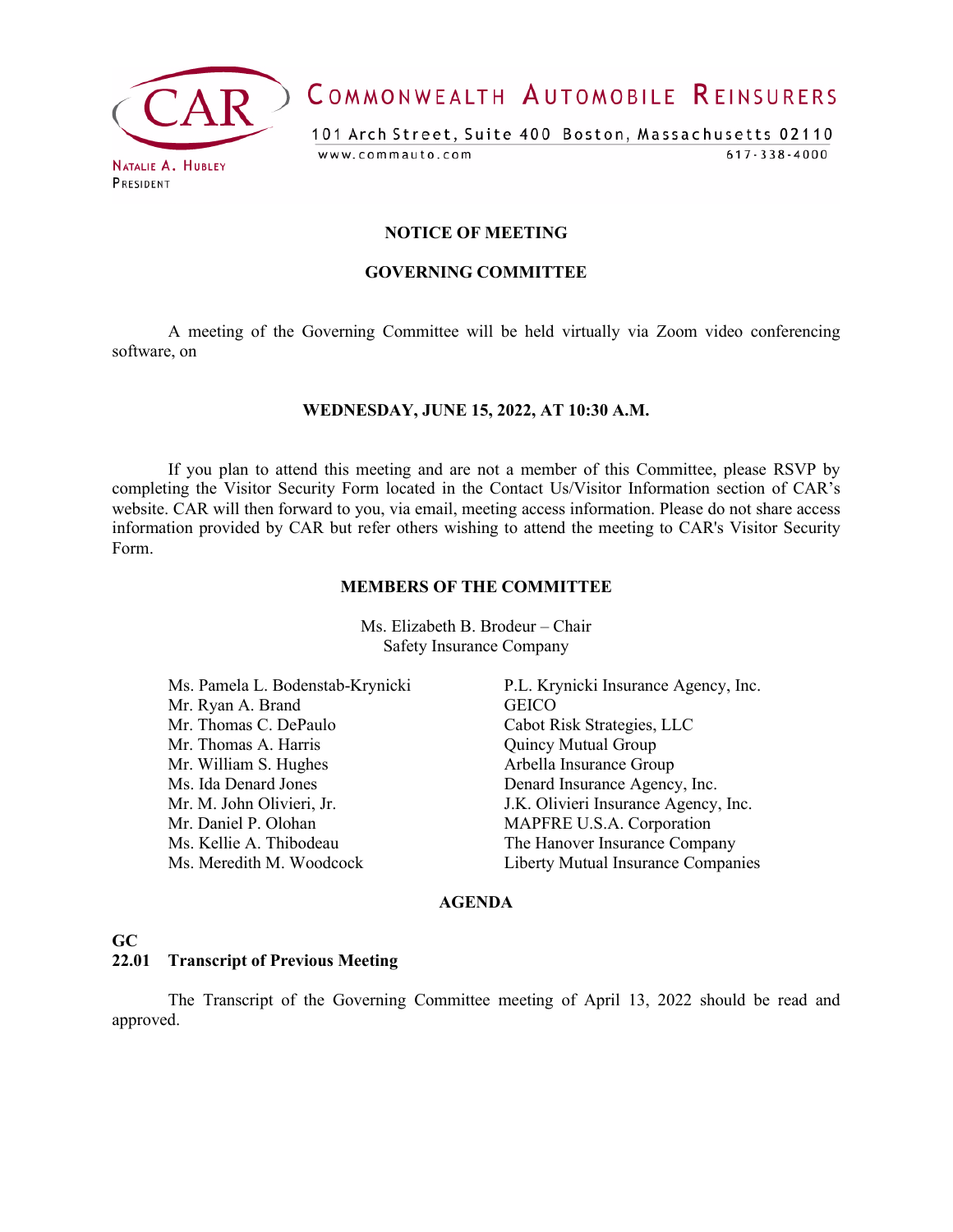## **GC**

## **22.03 CAR Conflict of Interest Policy**

The Chair will read a statement relative to CAR's Conflict of Interest Policy.

## **GC**

## **22.04 President's Report**

Commonwealth Automobile Reinsurers' President will report on matters affecting CAR.

## **GC**

## **22.05 Counsel's Report**

Commonwealth Automobile Reinsurers' counsel will report on pending litigation, CAR Rule changes and any other matters relevant to legal issues at CAR.

## **GC**

## **22.06 Compliance and Operations Committee**

The Governing Committee will hear the report of the Compliance and Operations Committee meeting of June 1, 2022.

The Records of the Compliance and Operations Committee meeting of June 1, 2022 will be distributed as additional information prior to the meeting.

## **GC 22.10 Loss Reserving Committee**

The Governing Committee will hear the report of the Loss Reserving Committee meeting of June 1, 2022.

The Summary of the Loss Reserving Committee meeting of June 1, 2022 will be distributed as additional information prior to the meeting.

## **GC**

## **22.11 Commercial Program Oversight Committee**

The Governing Committee will hear the report of the Commercial Program Oversight Committee meeting of June 8, 2022.

The Records of the Commercial Program Oversight Committee meeting of June 8, 2022 will be distributed as additional information prior to the meeting.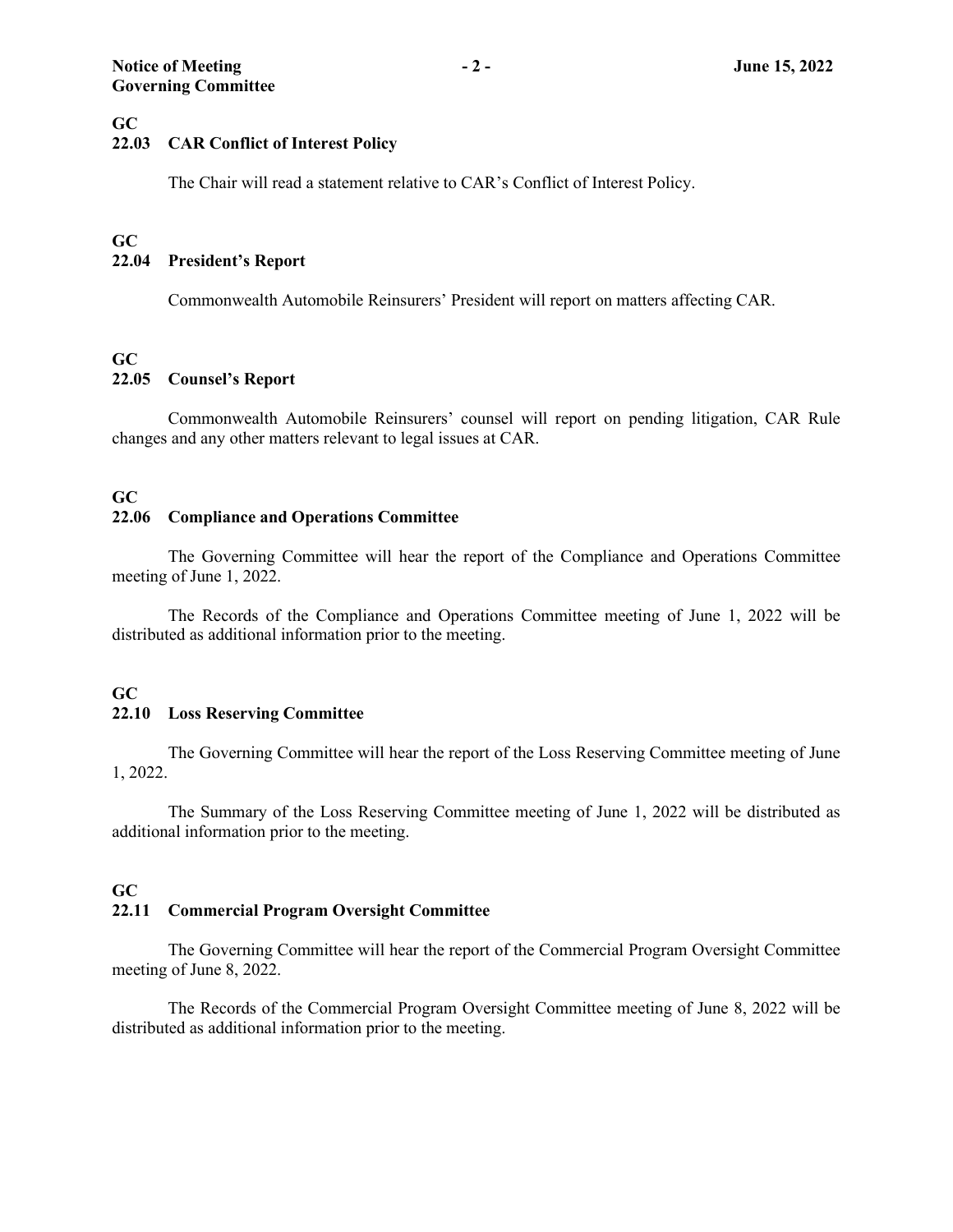## **GC**

## **22.12 Ad Hoc P & C Insurance Committee**

The Governing Committee will hear the report of the Ad Hoc P & C Insurance Committee meeting of May 12, 2022.

The Records of the Ad Hoc P & C Insurance Committee meeting of May 12, 2022 are attached. (Docket #GC22.12, [Exhibit #2\)](#page-3-0)

The Records of the Ad Hoc P & C Insurance Committee meeting of May 12, 2022 have been distributed and are on file.

## **GC 22.13 Actuarial Committee**

The Governing Committee will hear the report of the Actuarial Committee meeting of May 26, 2022.

The Records of the Actuarial Committee meeting of May 26, 2022 are attached. (Docket #GC22.13, [Exhibit #1](#page-5-0))

The Records of the Actuarial Committee meeting of May 26, 2022 have been distributed and are on file.

## **Other Business**

To transact any other business that may properly come before this Committee.

## **Executive Session**

The Governing Committee may convene in Executive Session in accordance with the provisions of G.L. c. 30A, § 21.

> NATALIE A. HUBLEY President

Attachments

Boston, Massachusetts June 2, 2022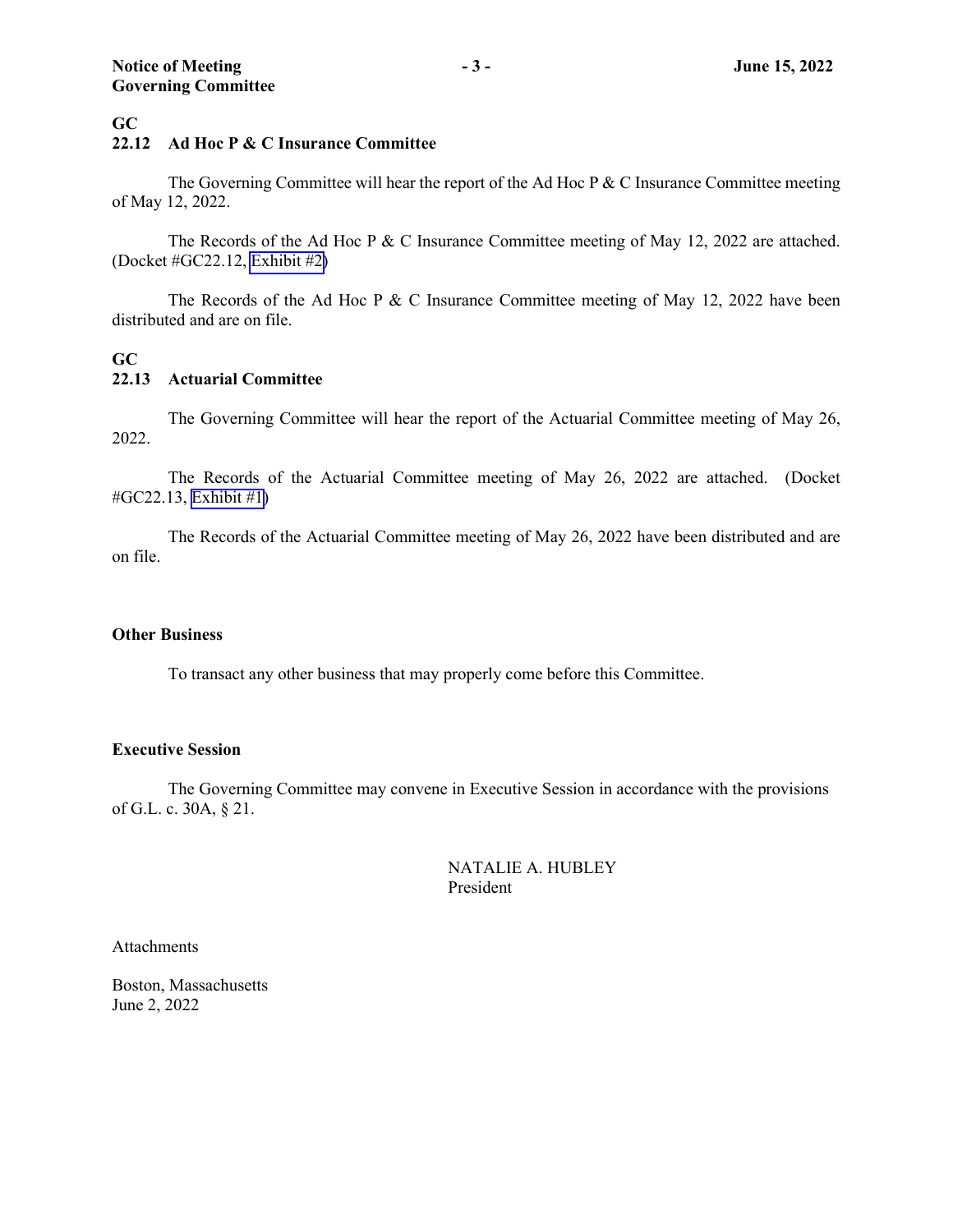<span id="page-3-0"></span>

# COMMONWEALTH AUTOMOBILE REINSURERS

101 Arch Street, Suite 400 Boston, Massachusetts 02110  $617 - 338 - 4000$ www.commauto.com

# **RECORDS OF MEETING**

## **AD HOC P&C INSURANCE COMMITTEE – MAY 12, 2022**

Members Present

Mr. Thomas DePaulo Cabot Risk Strategies, LLC

Mr. Kenneth Olivieri – Chair J.K. Olivieri Insurance Agency, Inc. Ms. Trudy Lawler Michaud Insurance Agency, Inc. Mr. David McCormick **McCormick** McCormick & Sons Insurance Agency, Inc.

Substituted for:  $N/A$ 

Not in Attendance:  $N/A$ 

## **22.01 Records of Previous Meeting**

The Committee unanimously voted to approve the Records of the Ad Hoc P&C Insurance Committee meeting of April 12, 2022. The Records have been distributed and are on file.

## **22.04 Property and Casualty Insurance Review**

At its previous meeting, the Committee asked staff to reach out to a second agency, which currently writes CAR's cyber security insurance, in an attempt to secure fresh policy quotes for comparison to all of its current in-force policies. The Committee preferred to utilize that approach at the outset of its evaluation, rather than engaging in an RFP process.

The Committee's initial discussion centered around the importance of changing policy renewal dates to achieve concurrent terms for the portfolio and agreed that should be a priority for the upcoming renewal cycle. There was general discussion about CAR's cyber security insurance, with the Committee mindful of avoiding detailed discussion regarding specific policy characteristics or strategy.

Staff provided a status of its efforts to secure policy quotes from the second agency and actions taken by its current broker to provide loss runs, its own alternative quotes and to synchronize renewal dates for the entire portfolio. The Committee was advised that the second agency preferred to conduct a full risk assessment of CAR before attempting to provide policy quotes, thereby assuring that coverage recommendations and associated pricing would be more thorough and accurate. Given the short window of time preceding upcoming policy renewals and the Committee's desire to focus on securing concurrent policy renewals, that effort was not pursued at this time.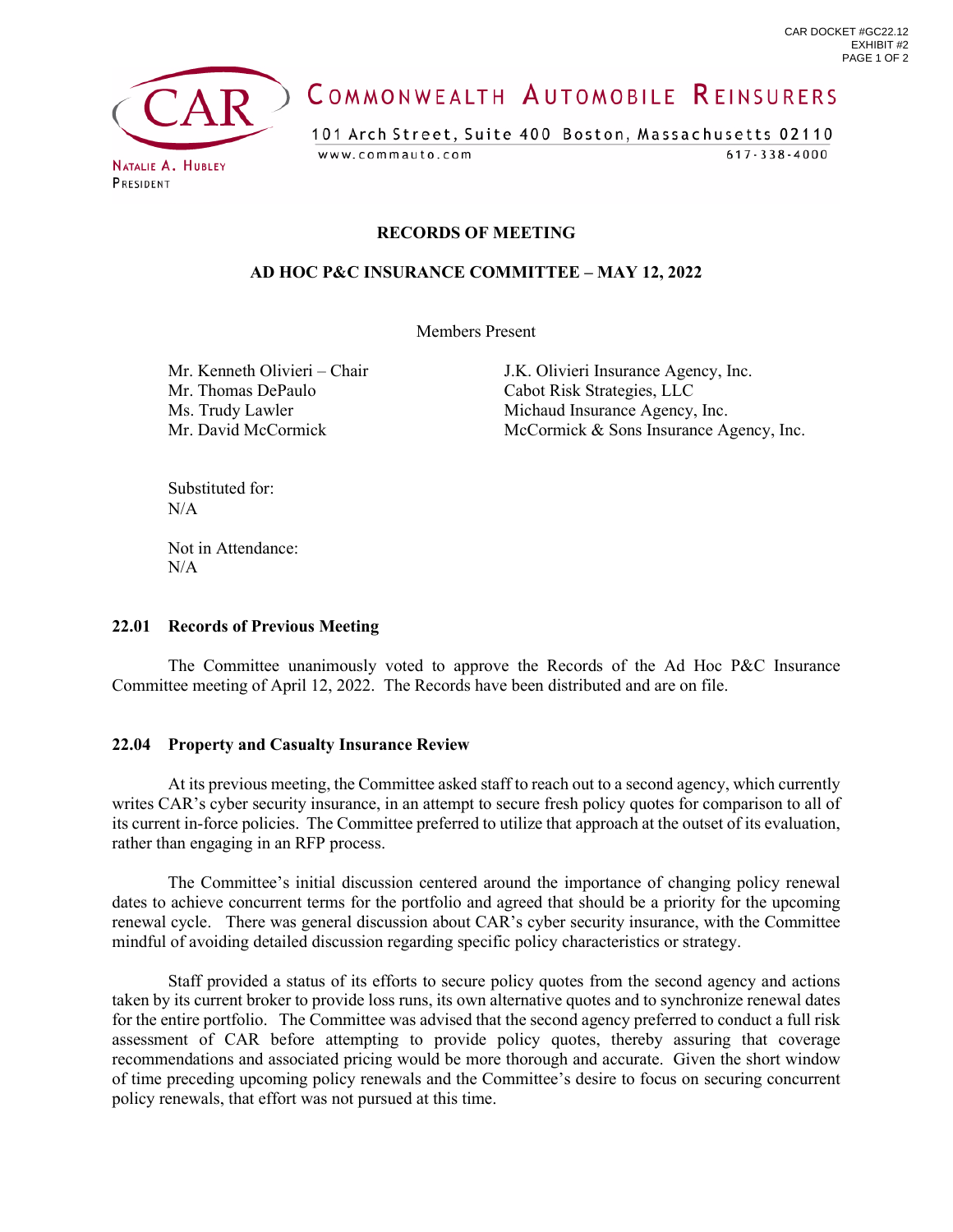While a full risk assessment is not being performed at this time and efforts to secure concurrent policy renewal dates remain the top short-term priority, the Committee discussed the value of an annual portfolio review to identify changing coverage needs and to reassess premium levels. The Committee agreed that with certain policy types experiencing evolving market conditions, changes in underwriting guidelines and premium fluctuations, a review and risk assessment with CAR's broker should be an annual exercise. To that end, the Committee agreed that a risk assessment should be initiated early in 2023 to accommodate any changes necessary for next year's concurrent August renewal cycle. This Committee would then reconvene, if necessary, to consider the results of the risk assessment.

Following further discussion, the Committee voted unanimously to direct staff to continue working with CAR's current broker to change CAR's EPLI and Workers Compensation policy effective dates to coincide with its BOP and Umbrella renewals.

The Committee then voted unanimously to direct staff to contact the agency currently writing CAR's cyber security policy to request that it be renewed in November 2022 with the expectation that it will subsequently be rewritten to coincide with the other policy renewals in August 2023.

> TIMOTHY COSTAIN Chief of Staff

Boston, Massachusetts May 20, 2022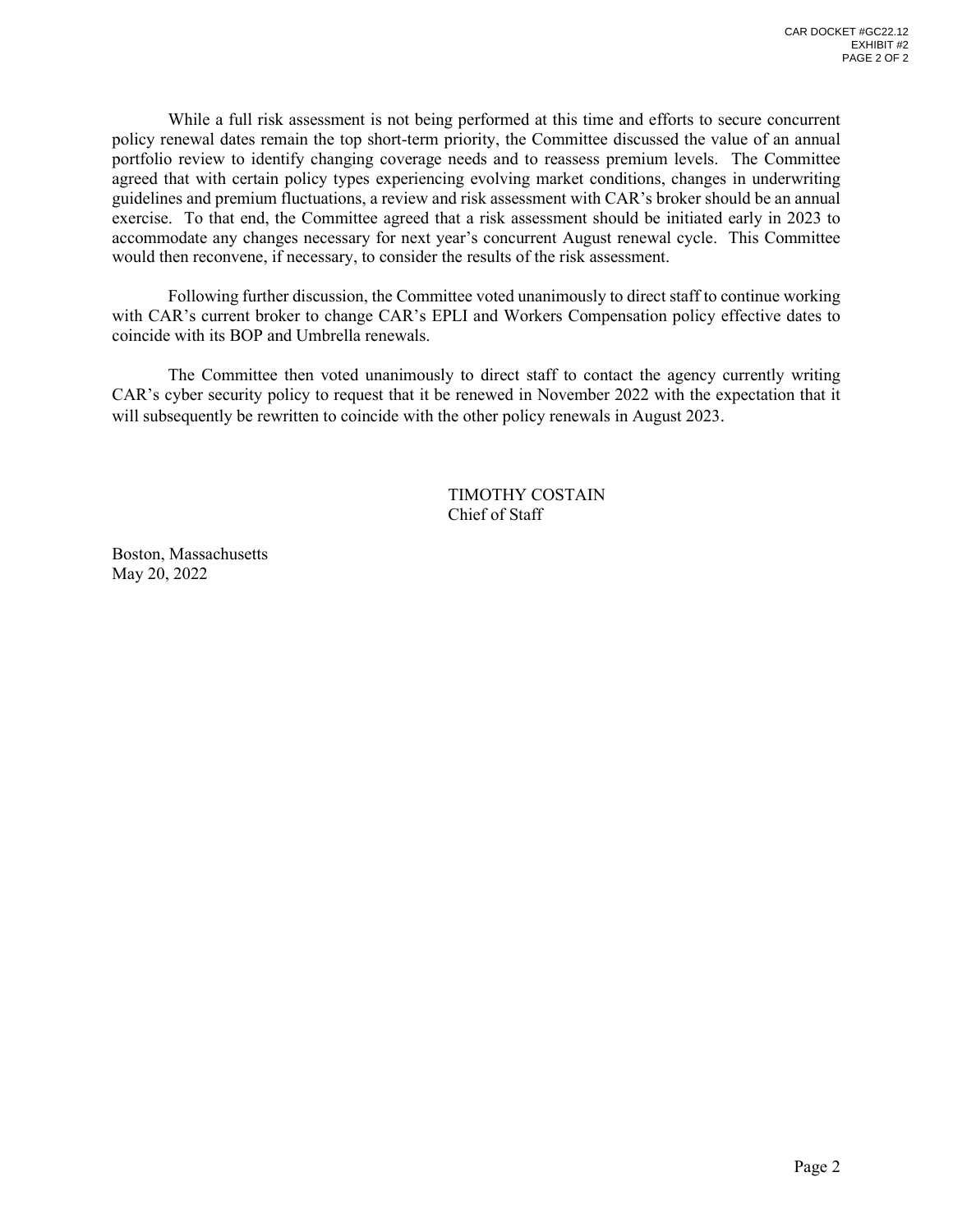<span id="page-5-0"></span>

# COMMONWEALTH AUTOMOBILE REINSURERS

101 Arch Street, Suite 400 Boston, Massachusetts 02110 www.commauto.com

 $617 - 338 - 4000$ 

PRESIDENT

## **RECORDS OF MEETING**

## **ACTUARIAL COMMITTEE – MAY 26, 2022**

Members Present

Ms. Lynellen Ramirez – Chair Arbella Insurance Group Ms. Kara Boehm Allstate Insurance Group<br>Mr. Glenn Hiltpold Safety Insurance Compan Mr. Todd Lehmann Quincy Mutual Group

Substituted for: (1) Ms. Sarah Clemens  $(2)$  Mr. Hao Zhang (3) Ms. Kim Miller

Safety Insurance Company Mr. Matthew Morris<sup>(1)</sup> MAPFRE U.S.A. Corporation Mr. Vidyasri Velloo<sup>(2)</sup><br>Mr. Jaris Wicklund<sup>(3)</sup> Plymouth Rock Assurance Corporation<br>The Hanover Insurance Company Mr. Jaris Wicklund<sup>(3)</sup><br>Mr. Mark Winiker **The Hanover Insurance Company**<br>A-Affordable Insurance Agency. I A-Affordable Insurance Agency, Inc. Ms. Meredith Woodcock Liberty Mutual Insurance Companies Mr. Joshua Wykle Vermont Mutual Insurance Group

 Not in Attendance: Mr. Christopher Dupill, Guardian Insurance Agency, LLC

## **21.01 Records of Previous Meeting**

On a roll call vote, the Committee unanimously voted to approve the Records of the Actuarial Committee meeting of May 13, 2021. The Records have been distributed and are on file.

## **22.04 Quota Share Credits for Policies Effective April 1, 2023 and Later**

The Actuarial Committee began discussions relative to the April 1, 2023 Quota Share credit offer. Based on the prior year's recommendation by the Committee, staff reviewed exhibits highlighting historical trends in the data that would assist in showing any characteristics that are predominant in the residual market. The exhibits included trend data displaying residual market share and three-year loss ratios by rate class, territory, and merit rating value.

The Committee discussed the potential use of merit rating values in credit development. Given recent CAR committee activity, including an ongoing audit in response to a growing number of companies whose reporting of merit rating status does not comply with the Private Passenger Statistical Plan, the Committee felt that the use of merit rating should not be considered at this time.